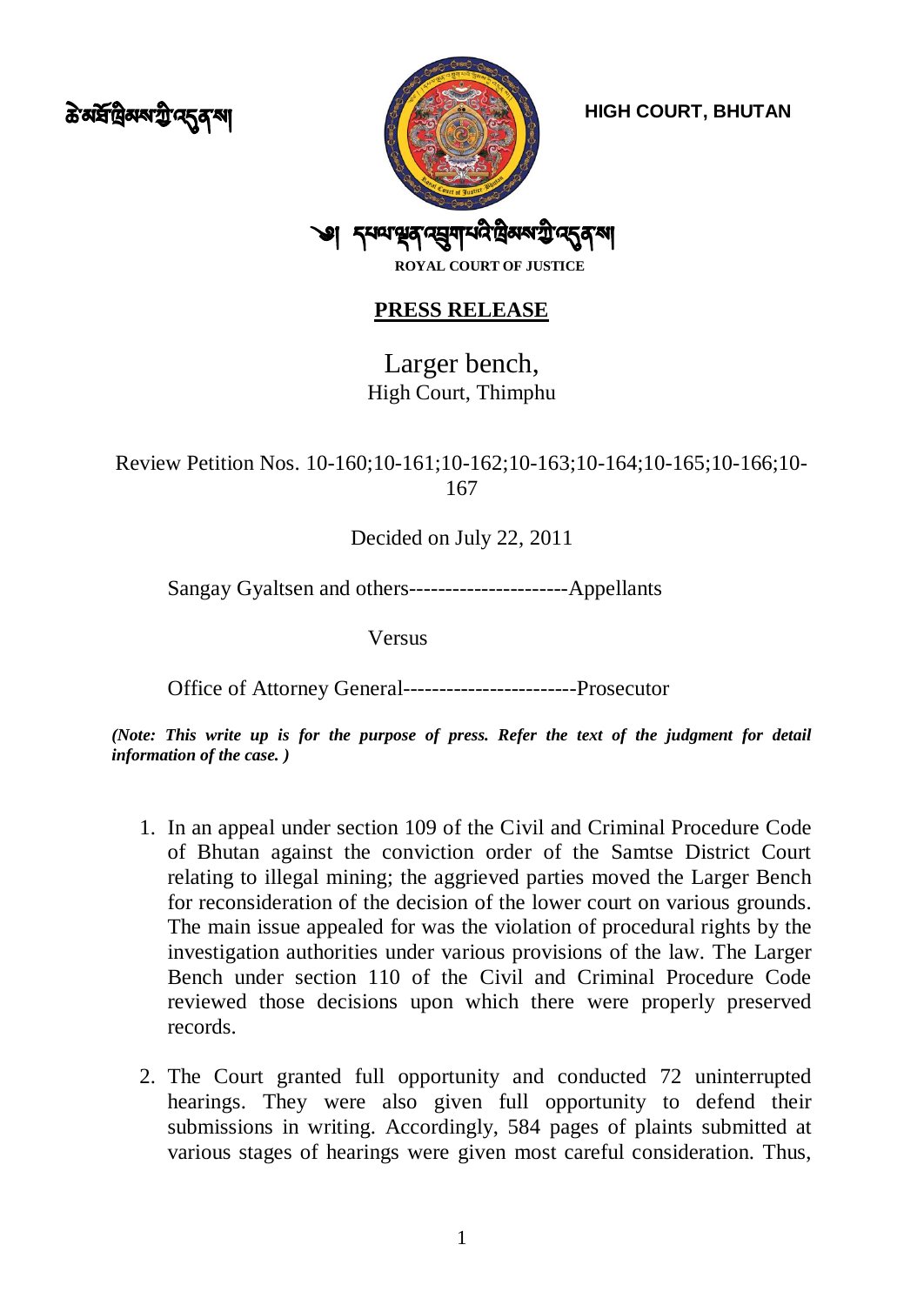



**HIGH COURT, BHUTAN**

upon review of the facts and evidences, the court inferred its reasoning in the judgment.

3. The issues that the appellants submitted before the court were, disregard of procedural rights under various sections of the laws by the authorities while conducting investigation. It was argued, *inter alia,* that arrest, search and seizure conducted by authorities in violation of laws were illegal and subsequent evidence obtained out of such act must be suppressed as 'fruit of poisonous tree'. Consequently, the appellants have pleaded for vindication from the charges based on the principle of suppression of defective evidence.

The goal of criminal justice system is to dissuade authorities to minimize illegal arrest and searches of innocent persons and must not conduct unreasonable search of the properties. The law must protect the innocent and punish the guilt. King Martin Luther Jr. said, "One who condones wrong doing is just as guilty as the one who perpetrates it." Mere fact, that the evidence recovered by unreasonable means shall not necessarily result in dismissal of a case. The evidence need not necessarily be fruit of poisonous tree simply because it would not have come to light but for the illegal act of the authorities.

4. Sections 79 and 87 of The Anti-Corruption Act of Bhutan 2006 empower the Commission to arrest, search and seize any person and his property but in accordance with the Civil and Criminal Procedure Code. Therefore, the ACC and all related authorities should be scrupulous in conducting any investigation and take all possible measures to ensure that the requirements under the Civil and Criminal Procedure Code and The Anti-Corruption Act of Bhutan 2006 is adhered to so as to avoid unnecessary counter charges in keeping with the rights of the individual persons enshrined under the Constitution.

Although the authorities shall not subject any person to arbitrary arrest, this particular matter is an instance of immediate necessity under section 165.1 of the Civil and Criminal Procedure Code. In such exigent circumstances, action in the interest of justice is deemed appropriate.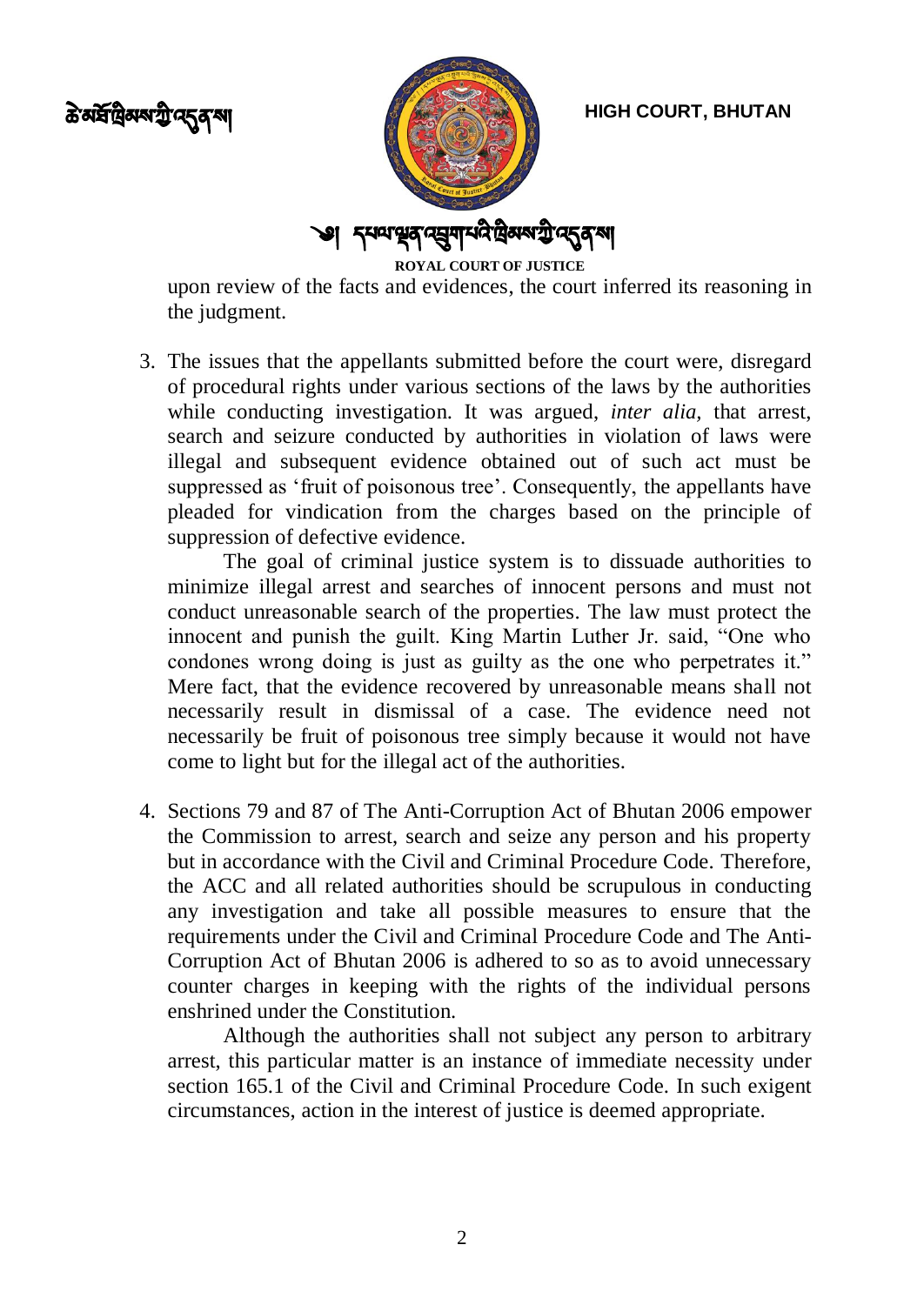<u>৯</u> মর্ষপ্রিমম্মন্ট ব্দ্রব্মা



**HIGH COURT, BHUTAN**

**ROYAL COURT OF JUSTICE**

- 5. The present matter before the court is a *prima facie* case. There is a chain of evidence proving their guilt beyond reasonable doubt. The appellants were charged with numerous counts of offences ranging from forgery to official misconduct. The evidence to support their conviction would have eventually and inevitably been discovered by lawful means in due course of time. Therefore, they could not have gone scot-free had they succeeded the motion of suppression of ill-gotten evidence.
- 6. The fundamental goal of criminal justice system is to arrive at the truth. Some cases warrant prompt action where undue delay of the authority would render the offender an opportunity to destroy or tamper evidences and are capable of inducing the potential witnesses. The evidences collected are all probative evidence directly relevant to the charges. Thus, the court overrules the motion of exclusion of evidence.
- 7. Although the court must take account of triangulation of interests, the larger interest of the society must prevail over the liberty of an individual. It is in this pursuit that crime should be effectively investigated and brought to justice. Further, the court notes that giving the accused benefit of every small irregularity would diminish the effectiveness of the criminal justice system.

While the magnitude of substantive rights violation is greater, the procedural remedies shall have lesser room for consideration. Thus, the authorities had probable cause to believe that the appellants were capable of obstruction of justice by concealing or destroying the evidence.

8. Justice may be violent in the eyes of the offenders, yet, the law cannot be compassionate towards the guilt. The court cannot set aside the evidences unless the illegality in the investigation could be proven to have brought about gross miscarriage of justice. It's better that hundred guilty persons escape than that one innocent suffers*.* Therefore, the court unanimously dismisses the plea of exoneration.